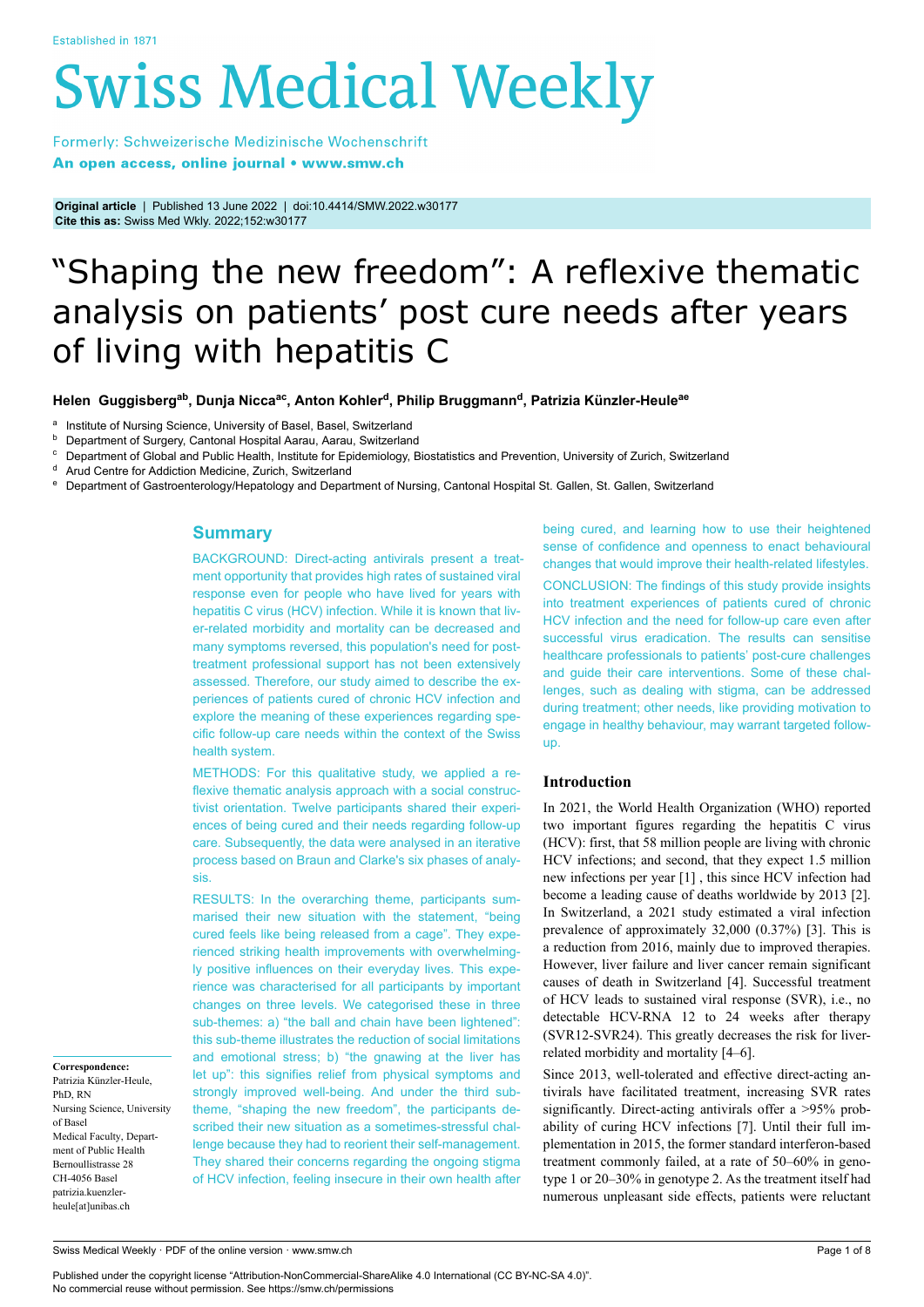to start it and it was sometimes contraindicated because of comorbidities, such as major depression, decompensated cirrhosis [8]. As a result, many people spent years coping with HCV's physical and social consequences. For example, patients reported high symptom prevalence for fatigue [9, 10], nausea, abdominal, joint, and muscle pain, depression and forgetfulness [9, 11]. These led to serious social limitations including difficulty maintaining a full-time job [12]. Adding to these burdens, patients were often stigmatised because of HCV's common association with drug use or high-risk sexual behaviours [13–15].

With the introduction of direct-acting antiviral therapy, research showed tremendous improvements. Quantitative studies showed that, in addition to eliminating any measurable HCV-related PCR, the new therapies positively impacted well-being and quality of life, especially pain reduction, alleviation of depressive symptoms [16–18], and improvements in mobility, functional well-being and fatigue [16, 17, 19]. In qualitative studies, patients reported that they were relieved that they could no longer transmit HCV, expected less stigmatisation, felt healthier, and had regained some sense of well-being. Generally, they envisioned their future more positively and were motivated to stay healthy and prevent reinfection [20–23].

Despite these effects, continued follow-up care is medically recommended for selected patient groups [5]. The current Swiss HCV guidelines [24] suggest three conditions where patients should remain in follow-up: hepatocellular carcinoma (HCC) surveillance is indicated because of either advanced liver fibrosis (Metavir F3) or cirrhosis (Metavir F4); co-factors for the development/progression of liver diseases; or if they are particularly at risk of reinfection.

However, these guidelines currently focus only on medically-defined physical conditions and major risk factors. In contrast, cancer survivor follow-up care guideline include psychosocial and behavioural criteria for referral to counselling services to ease former cancer patients' worries and fears while supporting their health-enhancing behaviours [25]. To date, as few qualitative studies describe HCV patients' post-cure experiences, little is known about their follow-up care needs or useful support services [21–23]. Aiming at a patient-centred care approach such as recommended by Madden et. al. [20] for people who use drugs, the perspectives of HCV patients who have achieved SVR24 are needed, as they potentially complement the medical criteria of current follow-up guidelines [5, 24].

Therefore, within the context of the Swiss health system, this qualitative study's aim is to describe patients' experiences during and after treatment for chronic HCV infection, and to use these experiences to understand HCV-specific follow-up care needs.

# **Methods**

This qualitative study was conducted using a reflexive thematic analysis approach [26] with a constructivist orientation. The authors treat meaning and experience as socially produced and reproduced within certain contexts and with communalities and differences between individuals [27].

This study was approved by the lead Ethics Committee of St. Gallen, Switzerland and the corresponding local Ethics Committee of Zurich (reference number 2019-01202 EKOS 19/099). It was conducted in accordance with principles enunciated in the current version of the Declaration of Helsinki [27], the principles of Good Clinical Practice issued by the International Council on Harmonisation (ICH), and Swiss legal regulations (Human Research Ordinance, 2013; SR 810. 301). All participants provided written informed consent prior to participation.

#### **Setting and sampling**

This study was conducted at two centres providing medical and psychosocial care for patients with HCV infections—one specialising in hepatology, the other in addiction medicine. Health care professionals (HCPs) at both centres invited patients to participate and provided written study information. Patients were eligible to participate if they were at least 18 years old, had lived at least ten years with a chronic HCV infection, had achieved SVR24 with direct-acting antivirals, were able to participate in an interview in German and provided written informed consent.

We used a purposive sampling approach to include a diverse range of participants [28]. Based on pre-defined criteria, we included participants a) of both genders; b) of various ages; and c) for whom the current Swiss guidelines either recommend or do not recommend a need for medical follow-up after SVR24 [24]. Of 15 patients contacted, twelve agreed to participate. The remaining three declined due to lack of time.

#### **Patient and public involvement**

For this research, patient and public involvement was crucial at several points. First, the patient representatives were also active members of the Swiss Hepatitis Strategy and were involved in the development of the current study's research question [29]. Second, to add a patient perspective throughout the study, we involved one patient representative [30]. That representative's feedback was vital to the development of our interview guide, data analyses and critical readings of the manuscript.

#### **Data collection**

Data were collected via semi-structured interviews, all conducted by the same researcher (HG) who had no prior relationship with participants. She followed an interview guide with open-ended questions based on published evidence and input from the patient representative and clinicians [30]. Questions addressed patients' experiences before, during and after treatment. All interviews started with the open question, "How do you experience your situation after being cured of hepatitis C?" and continued with questions about self-perceived health status, treatment decisions and interactions both with the healthcare system and with individual professionals. These were followed by questions about the patient's perceptions of follow-up needs, for example, "Why do you attend aftercare appointments and what do you want to discuss?" Additionally, to facilitate comparison of the situation before and after treatment, we explored earlier experiences of daily life with an

Published under the copyright license "Attribution-NonCommercial-ShareAlike 4.0 International (CC BY-NC-SA 4.0)". No commercial reuse without permission. See https://smw.ch/permissions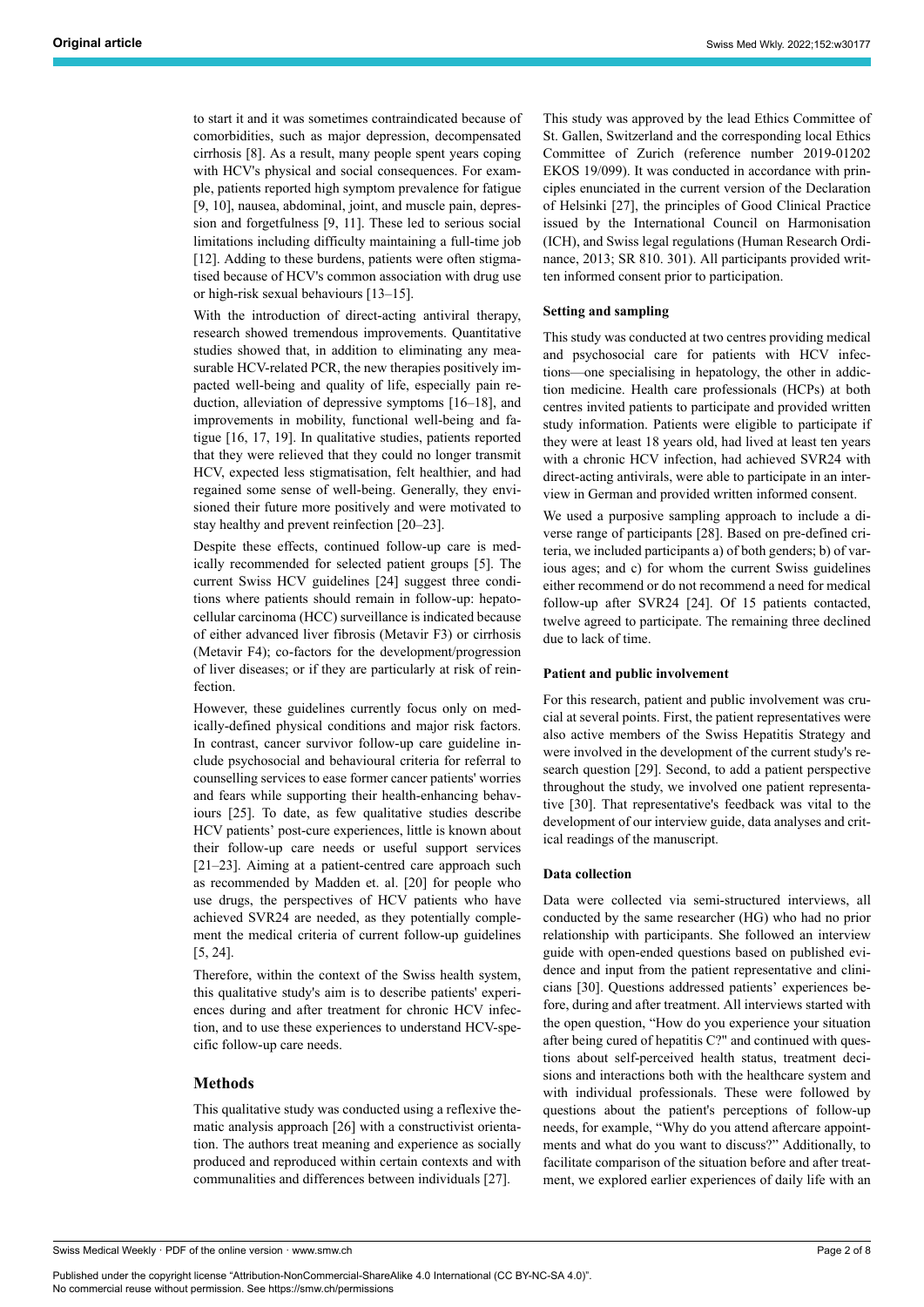HCV infection, social support needs and the impact of stigma.

According to the participants' preferences, seven interviews took place at the medical centre, three at a coffee shop and two at the interviewees' residences. The interviews were audio-recorded and lasted 34–78 minutes (mean: 54 minutes). Data were transcribed verbatim and pseudonymised. Field notes were taken by the interviewer, allowing thoughts and observations to be transformed into systematically usable data [28]

After their interviews, participants completed a structured questionnaire to give socio-demographic (age, gender, education) and clinical data (years of living with a chronic HCV infection, former treatment experiences, treatment completion date, whether they were in medical follow-up and the reason(s) why/why not).

#### **Data analysis**

Data analysis followed the six phases of Braun and Clarke's reflexive thematic analysis approach [26]. It started after the third interview and was then conducted in parallel with ongoing data collection [28]. A group of experienced qualitative researchers and clinicians specialised in infectious diseases supported the data analysis. Further, one patient representative signed a confidentiality agreement and acted as a co-researcher [31].

Reflexive thematic analysis works in six phases allowing an iterative and recursive process (Braun & Clarke 2019). An overview of the six phases is shown in table 1. The process of data analysis was supported by MAXQDA software (MaxQDA Plus 2020) for qualitative data analyses. To systematically review the methodological approach and outcome, we worked with Braun and Clarke's 13-item "Evaluating and Reviewing TA Research" checklist and the COREQ Guidelines [32].

#### **Results**

Twelve patients shared their experiences of being cured via direct-acting antivirals treatment and their perspective regarding follow-up care needs. At the time of the interview, eleven of the twelve participants had achieved SVR24. For six of the twelve, follow-up was recommended according to the current guidelines. See the characteristics of participants in table 2.

These patients' shared cure experience is encompassed by the overarching theme, "Being cured feels like being released from a cage." This experience is further characterised by three sub-themes: "The ball and chain have been lightened" and "the gnawing at the liver has let up" illustrating the psychosocial and physical changes that patients experienced. "Shaping the new freedom" describes the needed adaptation of self-management and explains many of patients' follow-up care needs (fig. 1).

### **"Being cured feels like being released from a cage"**

The participants described their post-cure experiences as positive and liberating. One man described this evocatively:

## *It's probably as though someone was released after he had been kept in a cage for 20 years. (A01)*

This cage metaphor was used in several ways and represents how the participants remembered their early impressions of the changes they experienced. Before being cured, life with chronic HCV was restrictive and sometimes stressful. Afterward, the change in their situation seemed like being released from confinement.

Whereas this overarching theme was central to all participants, the two subtheme — "the ball and chain have been

**Table 1:**

Phases of reflexive thematic analysis.

| Phase                      | Description of the process                                                                                                                                       |
|----------------------------|------------------------------------------------------------------------------------------------------------------------------------------------------------------|
| 1 Familiarisa-             | The analysis started with data familiarisation. Two researchers (HG/PKH) carefully read each transcript several times, discussed their initial thoughts and sum- |
| tion                       | marised each interview in a visual mind map.                                                                                                                     |
| 2 Generating               | The first author (HG) systematically coded the dataset and reqularly met with two senior researchers (DN/PKH). The coded data were examined to understand        |
| codes                      | how different codes might be combinable to identify patterns of broader meaning (e.g., potential themes).                                                        |
| 3 Construct-<br>ing themes | The process of developing initial themes by using the codes was conducted by the smaller research team (HG/DN/PKH).                                              |
| 4 Revising                 | All themes were continuously reviewed and further developed regarding a) each individual's data set and b) the overall data set (regarding commonalities and     |
| themes                     | differences within themes).                                                                                                                                      |
| 5 Defining                 | The entire research group discussed the themes (HG/DN/AK/PB/PKH). The resulting feedback led to the refinement of the themes into a final pattern, thereby       |
| themes                     | answering the corresponding research question.                                                                                                                   |
| 6 Producina<br>the report  | Finally, three researchers (HG/DN/PKH) wrote the study report, which was critically reviewed by all co-authors.                                                  |

#### **Table 2:**

Characteristics of participants.

| Characteristics                            | $n = 12$       |
|--------------------------------------------|----------------|
| Age, median (IQR)                          | 55.5 (45.5-59) |
| Female gender, n (%)                       | 7(58)          |
| HCV duration, median (IQR)                 | 17 (15-24)     |
| Experienced with interferon-therapy, n (%) | 1(8)           |
| With indication for follow-up, n (%)       | 6(50)          |
| - HCC surveillance because Metavir F3/ F4  | 2(16.6)        |
| - Liver cirrhosis and diagnosed HCC        | 2(16.6)        |
| - Behavioural risk of reinfection          | 2(16.6)        |

Abbreviations: IQR, interquartile range; HCC, hepatocellular carcinoma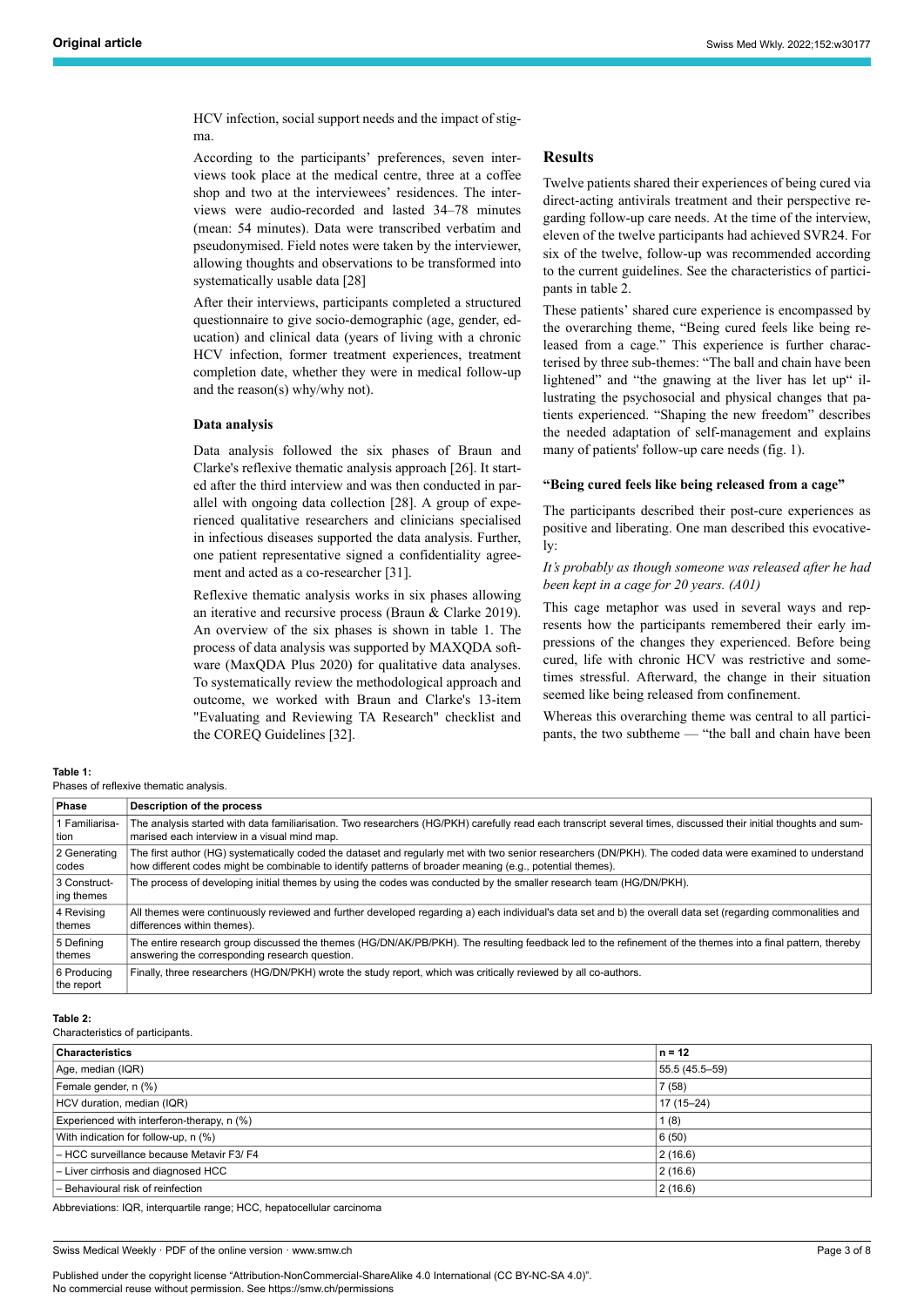lightened" and "the gnawing at the liver has let up" were more dominant in some individual narratives. Depending on the problems experienced before, participants' stories were more focused either on psychological or physiological changes. However, the third sub-theme factored in all the participants' stories. In "Shaping the new freedom," participants explained that being cured prompted them to reflect on their lives, goals and behaviours and challenged them to think about further adjustments.

#### **"The ball and chain have been lightened"**

The participants experienced their years of hepatitis C infection as a period of great emotional stress. On the one hand, they had feared infecting others with the virus; on the other, they had either feared or concretely experienced stigmatisation because of the disease. One participant described the emotional burden of the hepatitis C infection vividly as "being incumbered" and, using language that is analogous to the cage metaphor, expressed the loss of freedom:

# *It's a relief and even new freedom to not have to talk about hepatitis C anymore. It was like being incumbered, and the ball and chain have been lightened. (I09)*

A great emotional burden—one which many participants carried for years—was their concern about transmitting the virus to others. Prior to their cure, this concern was omnipresent; the participants had developed strategies to protect others. Caution surrounding blood was especially important to them. For example, if injured they avoided help from other people, and they kept their toothbrushes separate so no mix-ups could occur. Afterward, this burden and fear no longer existed; they felt relieved. One woman experienced this as follows:

*I told the children, be careful when mom is bleeding […] It's really always at the back of your mind, you're not really free and now it's been more than a year since I was cured and I can forget about it. (L12)*

Whereas the continual worry about infecting others decreased over time for all participants, the fear of future stigmatisation was an emotional burden that appeared to decrease but which they could not leave completely behind. Some of those questioned said that, even after being cured, they did not like to talk about hepatitis C and still feared being stigmatised. For one woman, this fear appeared to become real. After her physician suffered a needle stick injury while treating her, she experienced what she considered stigma:

*Then she (the doctor) noticed that I had antibodies and she reacted with panic and asked "Why didn't you tell me?" I said, "I don't have hepatitis C anymore, the antibodies are there for life." […] I wasn't required to say anything because I don't have hepatitis C anymore. […] The prejudice is still there, even though you really only have antibodies." (I09)*

This situation made it clear to her that she would be vulnerable to such situations for the rest of her life. Still, despite this tension, the participant was happy that she could receive support from her treatment team. One other participant was so impressed by the success that he wanted to tell the people about his former HCV infection and cure. Because he was afraid of being reproached for having contracted the disease in the first place, he kept quiet about it. Unlike this patient, many other participants completely lost all desire to talk about hepatitis C.

#### **"The gnawing at the liver has let up"**

The hepatitis C infection cause many participants physical discomfort. For example, some reported that they always felt tired and exhausted during their HCV infection and/ or their liver had become sensitive and sometimes painful. One participant described these often diffuse complaints vividly as a constant "gnawing at the liver." Complementing the cage metaphor, this evokes another aspect of life in captivity.

*"Yeah, the liver is simply the battery and energy centre […] so I wasn't really seriously ill […] but the virus had always just gnawed a little." (B02)*

While affected by the virus, many participants had had to cut back in various situations because of exhaustion. One man spoke of a "red light" that warned him to be careful. Others had actively reduced their social activities, such as meeting friends, or their occupational tasks, for example taking on fewer assignments. Even during their direct-acting antiviral therapy, they suddenly felt much more energetic and no longer saw the "red light*.*" As they gathered new vitality, everyday life improved for many of them. Still, even coping with the regained vitality could be overwhelming. One man reported his initial difficulty with this:

*Sometimes I feel too well […] I was always sort of at a slower speed and now it's more … sometimes I can't bear*

**Figure 1:** Overarching theme and sub-themes. The constitutive theme "Being cured feels like being released from a cage" described by recounting experiences of three sub-themes: "the ball and chain have been lightened"; "the gnawing at the liver has let up"; and "shaping the new freedom".

"Being cured feels like being released from a cage" The ball and chain have "The gnawing at the "Shaping the new freedom" been lightened' liver has let up"

Swiss Medical Weekly · PDF of the online version · www.smw.ch

Published under the copyright license "Attribution-NonCommercial-ShareAlike 4.0 International (CC BY-NC-SA 4.0)". No commercial reuse without permission. See https://smw.ch/permissions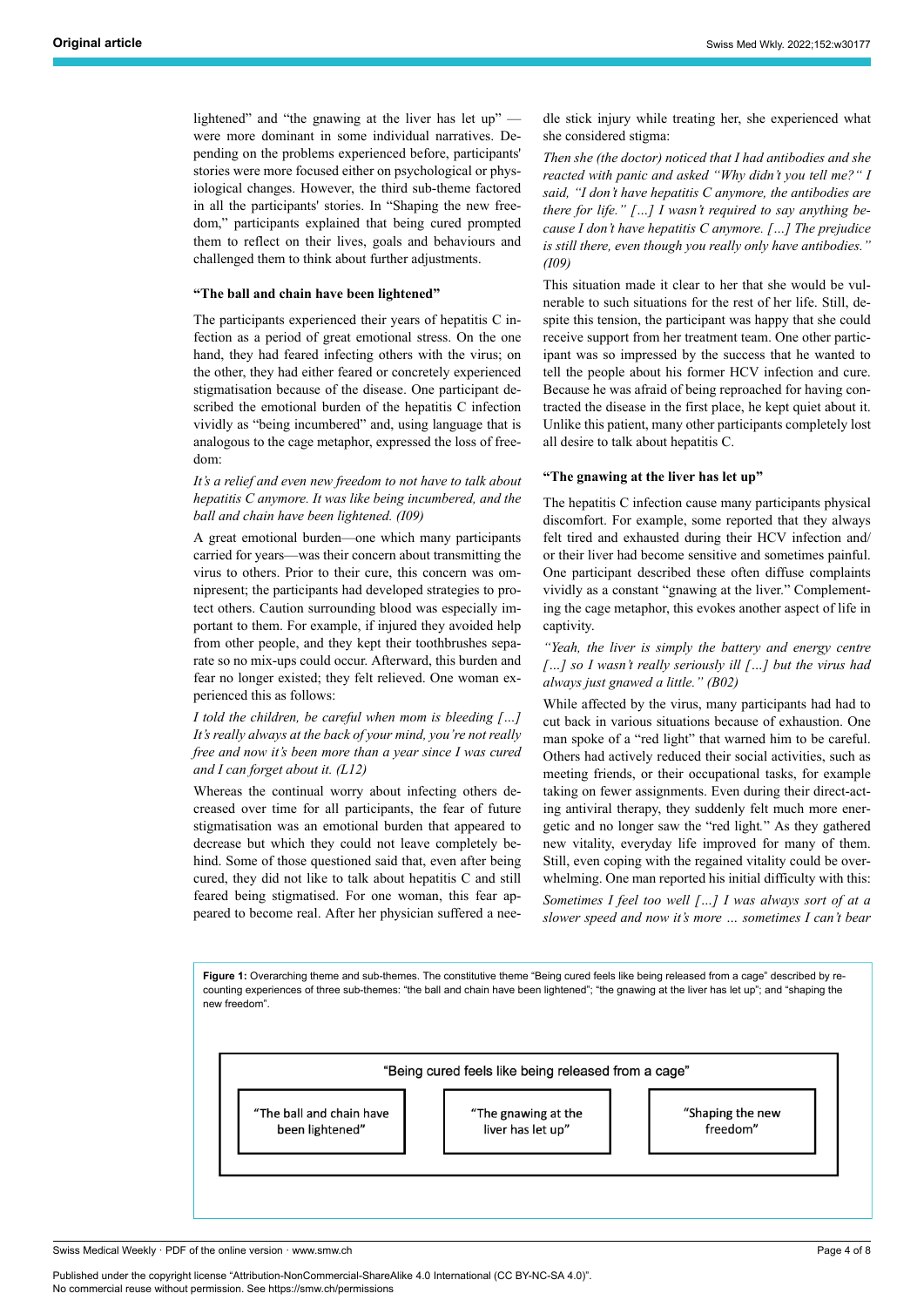*it. At the beginning, when I felt too well, I had to consume something [drugs] that pulled me back down. (C03)*

Another change for some participants was the relief from food intolerances related to hepatitis C. During their years of chronic infection, for example, some felt liver pains or a kind of "twinge" after consuming alcohol or high-fat foods. These participants reduced their alcohol consumption or avoided rich foods. After the cure, these symptoms abated, as this man described:

*It was extreme, when I drank a glass of alcohol, for example, it didn't agree with me. I simply felt sick and this is not at all the case since the cure. (B02)*

#### **"Shaping the new freedom"**

Many of the participants felt unprepared for the changes accompanying their cure. They needed time to become accustomed to their new situation and to learn to experience relief. One woman reported:

*It's like a process of letting go. I really always took care that nothing would happen in my environment and that's sort of stayed the same […] Yeah, it's like not yet clear, what I no longer have, or because it lasted so many years. (E05)*

Our participants also generally needed time to reconsider their previous methods of coping with HCV infection. In this respect, some who no longer needed follow-up described a lack of orientation concerning "liver health" without access to regular medical controls. In addition, they had to face the question of which health-relevant behaviours they should maintain or if they should make new behaviour changes. Returning to the cage metaphor, after a long captivity the entire concept of freedom had to be shaped anew.

Before therapy, all participants were receiving regular medical care. Having experienced several years of direct exchanges with healthcare professionals, they considered themselves well-informed about their health status. For example, they understood that their liver values and sonographic results were related to their physical symptoms. After being cured, some underwent medical follow-up care. In accordance with Swiss guidelines, this included regular controls of liver values and/or sonographs. This subgroup considered ongoing monitoring very important, both because it kept them informed about the health of their liver and because it ensured regular contact with professionals. As one participant said,

*I like having this follow-up. Then I can talk a little with experts and know how my liver looks. The virus is gone, but you can still destroy the liver, for example with alcohol. (J10)*

Those no longer undergoing follow-up care also expressed a desire to know the condition of their liver. One woman expressed her desire for additional regular controls as follows:

*My liver was infected for 20 years. What is going on with it now? […] I don't know whether my liver will recover so that the necrosis goes away, that's one thing I don't know, for example. I don't know whether blood tests are enough. I miss that a little. (I09)*

While the interviewees were living with viremia, many adapted their lifestyles to protect their liver from further damage. In addition to those who had stopped drinking alcohol because of intolerances ("The gnawing at the liver has let up*"*), some had lessened their drinking for health and well-being and some participants without intolerances even stopped all together. After being cured, these participants asked themselves whether the behaviours they had changed were still relevant. Several who had been concerned about alcohol consumption felt released from earlier limitations and particularly from their ambivalence. Others decided to maintain their adjusted behaviours to be more attentive to their health. Their liver-related worries concerning their decisions to abstain from alcohol or certain medications still remained. As one woman related,

*Actually I still look, you know, worry a little about the liver, you know. […] I was the one who thought twice, should I take this medication or not […] that hasn't changed. (L12)*

In addition to protecting their livers, participants showed increasing overall interest in general health behaviour. Many reported being motivated to make longer-term plans, e.g., quitting smoking, losing weight, or engaging in more exercise. One woman even mentioned that her chronic hepatitis C infection had increased her awareness of health and that this remained in force:

*I think my whole awareness of health over the past 20 years has profited me, so that I now can say I had to change because of the diagnosis. […] Nevertheless, in that moment when I knew (hepatitis C) was there, I tried to avoid everything that could cause more damage and the awareness of health like has continued until now. That is, I don't have the feeling at the moment, "Yippee, everything is ok and I can do everything": it's stayed the same. (E05)* Additionally, patients with former or current drug use, felt intense gratitude for the opportunity to undergo such ex-

pensive therapy. They described the cure as a chance for a new beginning. For those who were still consuming drugs, their HCV-free status motivated them to take reliable protective measures against reinfection. For example, one interviewee said that he only used his own tubes for intranasal drug consumption.

Knowing the risks of such practices, others considered quitting drug use altogether. However, quitting a long-term drug habit is not a simple task. One man who recognised the challenge it presented said he would have liked more support from health experts.

#### **Discussion**

These qualitative findings reflect the experiences of patients in Switzerland who were cured of chronic hepatitis C infection of 10 years or more. The study also explores the follow-up needs of patients. Participants described their HCV-free situation as "like being released from a cage." This overarching theme describes the powerful emotions HCV patients experience on being cured from a chronic disease that had impeded their well-being and daily activities for many years. Participants reported decreases in physical symptoms ("the gnawing at the liver has let up") and reductions in their psychosocial burdens ("the ball and chain have been lightened"), particularly due to the relief they felt that they could no longer transmit the virus. Al-

Published under the copyright license "Attribution-NonCommercial-ShareAlike 4.0 International (CC BY-NC-SA 4.0)". No commercial reuse without permission. See https://smw.ch/permissions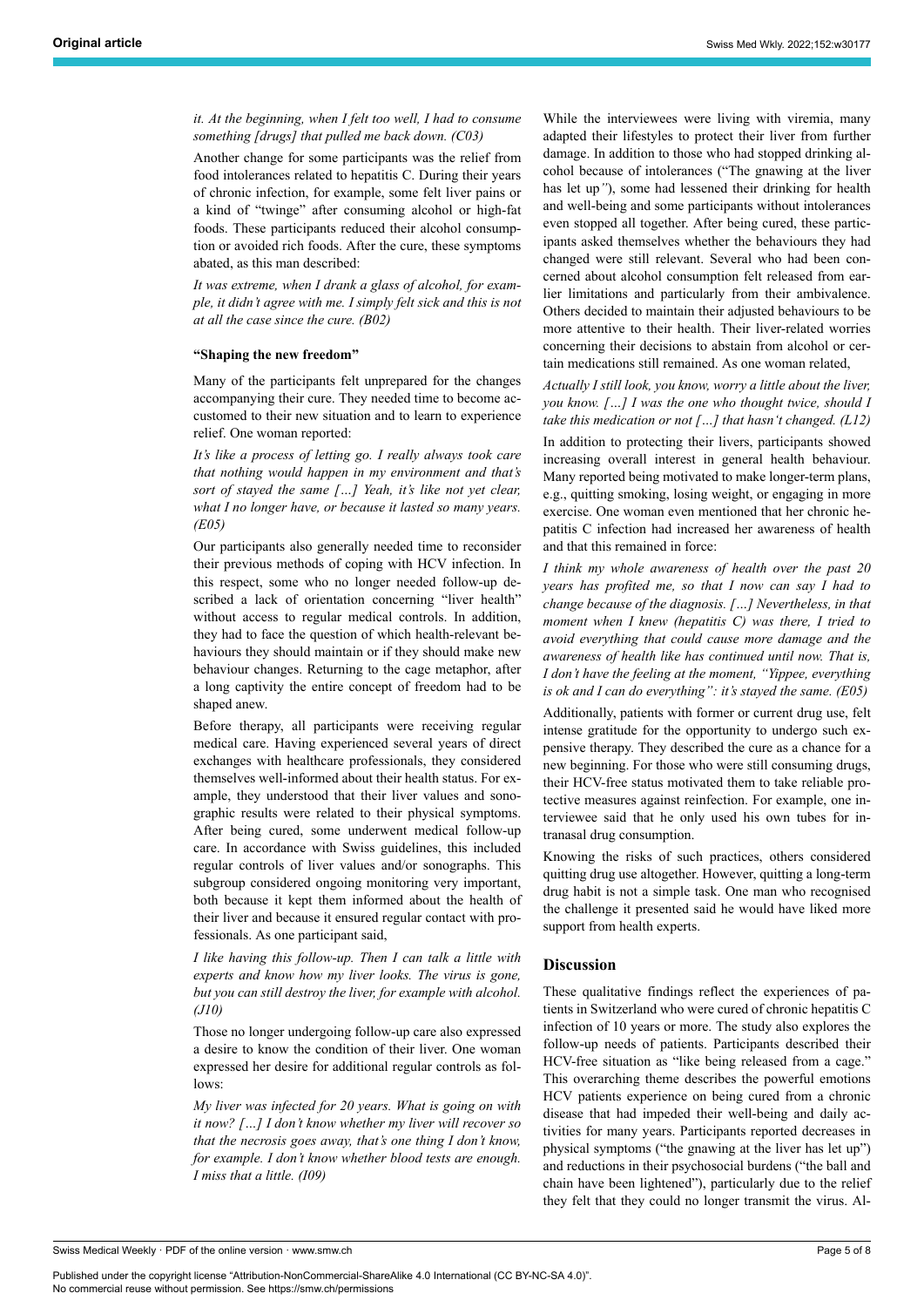though reduced, the fear of stigma was clearly an ongoing psychosocial burden. With cure as a starting point, participants needed to "shape the new freedom." For some, this seemed easy, for others challenging.

Participants felt mostly liberated after being cured, reflecting the overarching theme that being cured "feels like being released from a cage." This attitude is also illustrated in two sub-themes: "the ball and chain have been lightened" and "the gnawing at the liver has let up", which were used to describe patients' experiences of decreased psychosocial burden and elimination of physical symptoms. This finding supports those of other qualitative studies whose participants experienced cure as a mainly positive and liberating feeling, especially the decreased physical symptoms and increased energy for daily activities [16–19]. Most also highlighted their reduced emotional burden [20–23].

However, in contrast with former research, stigma remained an important topic for some participants. HCV-related stigma is well researched, especially regarding transmission, disclosure, health care settings, interpersonal relationships and work environments [15]. Our study also showed that residual stigma was particularly common regarding disclosure to and in contact with health care providers. Post-cure, one might reasonably expect that some stigmatisation factors, e.g., the risk of transmitting HCV, would no longer be relevant; still, as our data show, some experienced stigma even after being cured.

On the patient level, stigma experiences or fears should be addressed in medical consultations following the directacting antiviral treatment phase. Additionally, discussing fears with peers who have had similar experiences can help reduce them [33].

On the health care provider level, those providing treatment should inform both the patients and their general practitioners that, while future antibody tests will always be positive, this is no reason for concern. To prevent healthcare-associated stigma, this advice was also included in the new recommendations for follow-up care in Switzerland [34].

Further, as noted regarding the theme of "Shaping the new freedom," our results indicate a need for patients' selfmanagement to be adapted post-cure. The absence of noticeable symptoms and the cessation of regular medical check-ups, which formerly provided them with health-relevant feedback, triggered uncertainty in our participants.

This reaction might be explained by these patients' long disease duration: for over 10 years, they had learned to live with chronic HCV infection. Their narratives included mentions of specific elements of self-management, a concept widely promoted in chronic illness care [35] and described in a qualitative literature review as a vital topic for people living with chronic HCV [36]. The cure naturally disrupted patients' self-management behaviours.

They expressed mixed feelings about recovery. Our participants demonstrated similar confusion and needs as presented by cancer survivors who were initially uncertain regarding the reduction of medical controls, leading to new needs, specifically for clear information about their next steps and health promotion activities [37]. Having learned over many years to assess quantitative values (blood values, ultrasound results), they had developed competencies in spotting and interpreting warning signs of advanced liver disease. For those with no indicated need for follow-up, their focus suddenly shifted from receiving regular, precise medical feedback to having no need for such data and to manage their new situation on their own.

To support those patients' transition to independent selfmanagement, one might consider two steps: firstly, prepare them for this situation during direct-acting antiviral therapy; secondly, to smooth the transition of patients who show higher uncertainty levels by briefly continuing to offer a small number of controls. These would not necessarily have to be carried out by doctors, but could be delegated, for example, to specialised nurses. This approach is also proposed for cancer survivorship models of care [25].

Another aspect of self-management adaptation was to help participants realize their desire to implement a healthier lifestyle. Many spoke of feeling motivated to quit smoking, reduce alcohol consumption, lose weight, or become more active. This suggests a window of opportunity regarding changes in key health behaviours. However, as many have trouble managing such changes alone, post-cure health promotion interventions and coaching should be implemented. Internationally, brief motivational interventions provided by health care workers have proved effective in improving patients health behaviours [38]. Our study patients had already demonstrated one indispensable requirement for behavioural modification: willingness to change [39].

In Switzerland, a "health coaching program" applicable to a range of health behaviours has been developed to support behavioural counselling by general practitioners [40, 41]. Given the importance of health behaviours in chronic disease management and this post-cure window of opportunity in HCV patients, HCPs could use follow-up meetings to coach patients in this direction. Again, interventions for health promotion are not restricted to physicians: they can be delegated to other HCPs or peers with advanced communication skills, e.g., motivational interviewing techniques and expertise in behavioural change interventions.

This study faces certain limitations, especially regarding data sampling. First, the results apply primarily to a patient group who had known about their HCV infection for at least ten years. Second, as our inclusion criteria included SVR24 status, it remains an open question whether similar needs will exist in patients with short-term HCV experience before receiving direct-acting antivirals treatment and third, the small sample size does not allow any generalisation of the results. Nevertheless, through purposive sampling, we achieve a reasonably diverse study group. This enabled us to identify noteworthy differences and similarities in their experiences. One vital strength of this research was the inclusion of a patient representative, who enabled the development of our interview guide and gave important feedback on the preliminary results as a first quality check. Further, to ensure high quality in our methodological approach, we used Braun and Clarke's 13-item TA checklist of [32].

In summary, our findings identify specific additional patient follow-up care needs, especially regarding dealing with stigma, regaining health-related confidence after being cured, and using patients' openness post-cure as a win-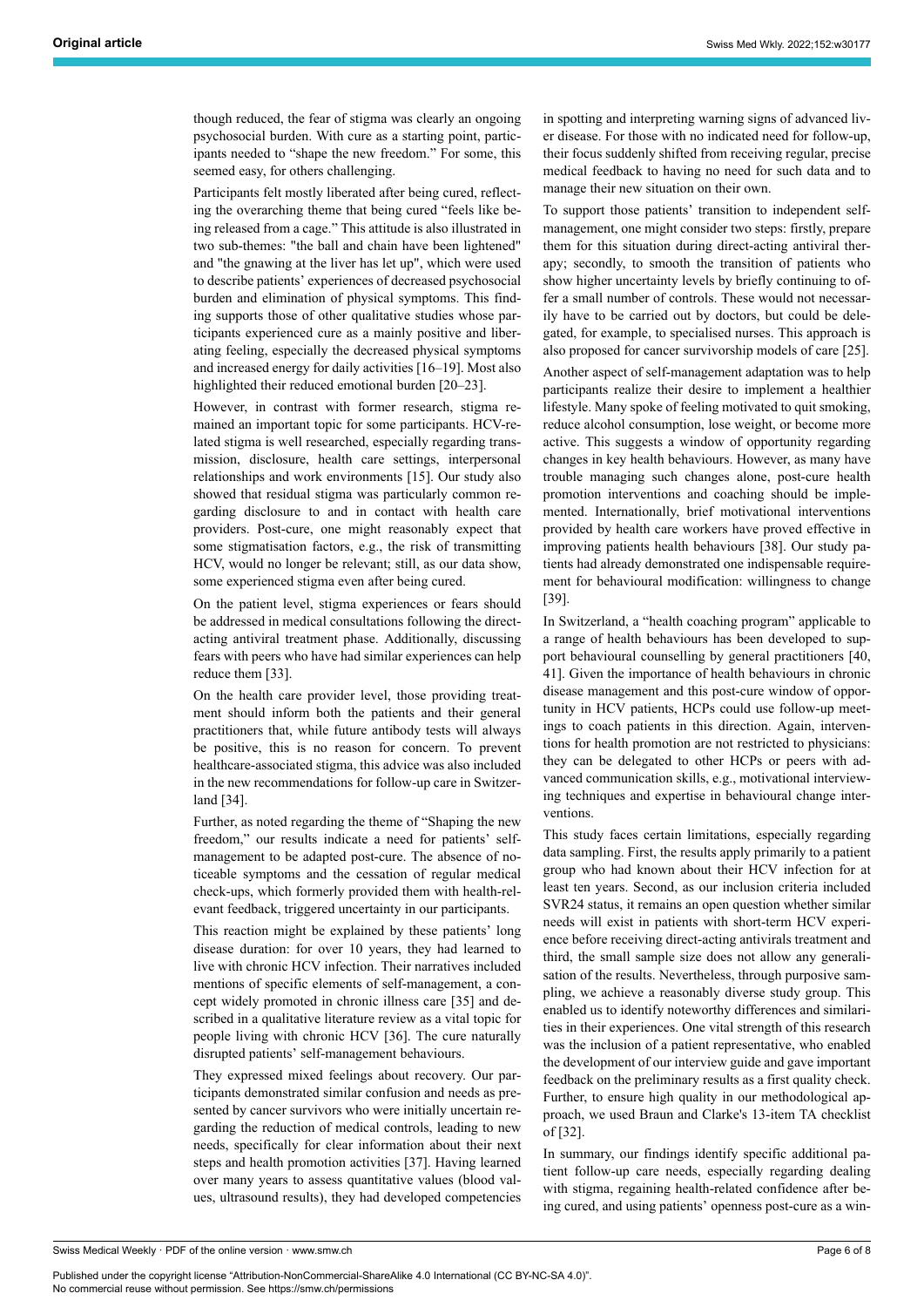dow for behavioural change to improve their health-related lifestyle.

#### **Conclusion**

Being cured of chronic HCV infection is a tremendous experience for participants, however, certain needs do remain and new ones also arise for patients post-cure. The results use the patients' perspectives to define implications for their follow-up care. Patients would likely benefit from early preparation for their post-cure period, especially addressing their fear of ongoing stigma and concerns about the discontinuation of previously familiar medical controls. Health care providers can explore these needs early and plan ahead. For some patients, access to low-threshold services such as specialised nurses can be beneficial. Postcure openness to self-management and a healthier lifestyle indicates a window of opportunity. HCPs should integrate patient coaching for health-behavioural change into their follow-up. Well-established evidence-based counselling tools are available to design such coaching sessions. We recommend further research on individually planned follow-up care interventions, for example a personalised plan to promote healthy lifestyle behaviours. Further study is also recommended for exploring the experiences of people who have lived less than 10 years with HCV.

#### **Availability of data and materials**

The study protocol was not published. The individual level datasets generated during and/or analysed during the current study are not publicly available as the data are too dense and comprehensive to preserve patient privacy but are available from the corresponding author on reasonable request.

#### **Acknowledgments**

We would like to thank all the participants of this study, Joanne Eysell for the translation of results and Chris Shultis for editing the manuscript.

#### **Financial disclosure**

No financial support.

#### **Potential competing interests**

All authors have completed and submitted the International Committee of Medical Journal Editors form for disclosure of potential conflicts of interest. No potential conflict of interest was disclosed.

#### **References**

- 1. World Health Organization (WHO). Hepatitis C 2021 [cited 2021. Available from: <https://www.who.int/news-room/fact-sheets/detail/hepatitis-c>
- Stanaway JD, Flaxman AD, Naghavi M, Fitzmaurice C, Vos T, Abubakar I, et al. The global burden of viral hepatitis from 1990 to 2013: findings from the Global Burden of Disease Study 2013. Lancet. 2016 Sep;388(10049):1081–8. [http://dx.doi.org/10.1016/](http://dx.doi.org/10.1016/S0140-6736(16)30579-7) [S0140-6736\(16\)30579-7.](http://dx.doi.org/10.1016/S0140-6736(16)30579-7) [PubMed.](http://www.ncbi.nlm.nih.gov/entrez/query.fcgi?cmd=Retrieve&db=PubMed&list_uids=27394647&dopt=Abstract) 1474-547X
- 3. Bihl F, Bruggmann P, Castro Batänier E, Dufour J-F, Lavanchy D, Müllhaupt B, et al. HCV disease burden and population segments in Switzerland. Liver International. 2021;n/a(n/a).
- 4. Roelens M, Bertisch B, Moradpour D, Cerny A, Semmo N, Schmid P, et al. All-Cause Mortality and Causes of Death in the Swiss Hepatitis C Cohort Study (SCCS). Open Forum Infect Dis. 2020;7(8):ofaa308-ofaa.
- 5. Pawlotsky JM, Negro F, Aghemo A, Berenguer M, Dalgard O, Dusheiko G, et al.; European Association for the Study of the Liver. Electronic address: easloffice@easloffice.eu; Clinical Practice Guidelines Panel: Chair; EASL Governing Board representative; Panel members. EASL recommendations on treatment of hepatitis C: final update of the series<sup>☆</sup>. J Hepatol. 2020 Nov; 73(5):1170–218. http://dx.doi.org [10.1016/j.jhep.2020.08.018](http://dx.doi.org/10.1016/j.jhep.2020.08.018). [PubMed.](http://www.ncbi.nlm.nih.gov/entrez/query.fcgi?cmd=Retrieve&db=PubMed&list_uids=32956768&dopt=Abstract) 1600-0641
- 6. Carrat F, Fontaine H, Dorival C, Simony M, Diallo A, Hezode C, et al.; French ANRS CO22 Hepather cohort. Clinical outcomes in patients with chronic hepatitis C after direct-acting antiviral treatment: a prospective cohort study. Lancet. 2019 Apr;393(10179):1453–64. [http://dx.doi.org/10.1016/S0140-6736\(18\)32111-1.](http://dx.doi.org/10.1016/S0140-6736(18)32111-1) [PubMed](http://www.ncbi.nlm.nih.gov/entrez/query.fcgi?cmd=Retrieve&db=PubMed&list_uids=30765123&dopt=Abstract). 1474-547X
- 7. Bruggmann P, Hepatitis C. Eine Erfolgsgeschichte. Primary and Hospital Care: Allgemeine Innere Medizin. 2018;16:282–5.
- 8. Moradpour D, Müllhaupt B. [Hepatitis C: current therapy]. Rev Med Suisse. 2015 Apr;11(471):902–6. [PubMed.](http://www.ncbi.nlm.nih.gov/entrez/query.fcgi?cmd=Retrieve&db=PubMed&list_uids=26072595&dopt=Abstract) 1660-9379
- 9. Conrad S, Garrett LE, Cooksley WG, Dunne MP, MacDonald GA. Living with chronic hepatitis C means 'you just haven't got a normal life any more'. Chronic Illn. 2006 Jun;2(2):121–31. [PubMed](http://www.ncbi.nlm.nih.gov/entrez/query.fcgi?cmd=Retrieve&db=PubMed&list_uids=17175655&dopt=Abstract). 1742-3953
- 10. Glacken M, Coates V, Kernohan G, Hegarty J. The experience of fatigue for people living with hepatitis C. J Clin Nurs. 2003 Mar;12(2):244–52. <http://dx.doi.org/10.1046/j.1365-2702.2003.00709.x>. [PubMed.](http://www.ncbi.nlm.nih.gov/entrez/query.fcgi?cmd=Retrieve&db=PubMed&list_uids=12603557&dopt=Abstract) 0962-1067
- 11. Glacken M, Kernohan G, Coates V. Diagnosed with Hepatitis C: a descriptive exploratory study. Int J Nurs Stud. 2001 Feb;38(1):107–16. [http://dx.doi.org/10.1016/S0020-7489\(00\)00046-8](http://dx.doi.org/10.1016/S0020-7489(00)00046-8). [PubMed.](http://www.ncbi.nlm.nih.gov/entrez/query.fcgi?cmd=Retrieve&db=PubMed&list_uids=11137728&dopt=Abstract) 0020-7489
- 12. Fry M, Bates G. The tasks of self-managing hepatitis C: the significance of disclosure. Psychol Health. 2012;27(4):460–74. [http://dx.doi.org/](http://dx.doi.org/10.1080/08870446.2011.592982) [10.1080/08870446.2011.592982.](http://dx.doi.org/10.1080/08870446.2011.592982) [PubMed](http://www.ncbi.nlm.nih.gov/entrez/query.fcgi?cmd=Retrieve&db=PubMed&list_uids=21736430&dopt=Abstract). 1476-8321
- 13. Janke EA, McGraw S, Garcia-Tsao G, Fraenkel L. Psychosocial issues in hepatitis C: a qualitative analysis. Psychosomatics. 2008 Nov-Dec;49(6):494–501. <http://dx.doi.org/10.1176/appi.psy.49.6.494>. [PubMed](http://www.ncbi.nlm.nih.gov/entrez/query.fcgi?cmd=Retrieve&db=PubMed&list_uids=19122126&dopt=Abstract). 1545-7206
- 14. Butt G, Paterson BL, McGuinness LK. Living with the stigma of hepatitis C. West J Nurs Res. 2008 Mar;30(2):204–21. [http://dx.doi.org/](http://dx.doi.org/10.1177/0193945907302771) [10.1177/0193945907302771.](http://dx.doi.org/10.1177/0193945907302771) [PubMed](http://www.ncbi.nlm.nih.gov/entrez/query.fcgi?cmd=Retrieve&db=PubMed&list_uids=17630381&dopt=Abstract). 0193-9459
- 15. Moore GA, Hawley DA, Bradley P. Hepatitis C: experiencing stigma. Gastroenterol Nurs. 2009 Mar-Apr;32(2):94–104. [http://dx.doi.org/](http://dx.doi.org/10.1097/SGA.0b013e31819de48b) [10.1097/SGA.0b013e31819de48b](http://dx.doi.org/10.1097/SGA.0b013e31819de48b). [PubMed.](http://www.ncbi.nlm.nih.gov/entrez/query.fcgi?cmd=Retrieve&db=PubMed&list_uids=19357473&dopt=Abstract) 1538-9766
- 16. Juanbeltz R, Martínez-Baz I, San Miguel R, Goñi-Esarte S, Cabasés JM, Castilla J. Impact of successful treatment with direct-acting antiviral agents on health-related quality of life in chronic hepatitis C patients. PLoS One. 2018 Oct;13(10):e0205277. [http://dx.doi.org/10.1371/jour](http://dx.doi.org/10.1371/journal.pone.0205277)[nal.pone.0205277.](http://dx.doi.org/10.1371/journal.pone.0205277) [PubMed.](http://www.ncbi.nlm.nih.gov/entrez/query.fcgi?cmd=Retrieve&db=PubMed&list_uids=30300395&dopt=Abstract) 1932-6203
- 17. Evon DM, Sarkar S, Amador J, Lok AS, Sterling RK, Stewart PW, et al. Patient-reported symptoms during and after direct-acting antiviral therapies for chronic hepatitis C: the PROP UP study. J Hepatol. 2019 Sep;71(3):486–97. [http://dx.doi.org/10.1016/j.jhep.2019.04.016.](http://dx.doi.org/10.1016/j.jhep.2019.04.016) [PubMed](http://www.ncbi.nlm.nih.gov/entrez/query.fcgi?cmd=Retrieve&db=PubMed&list_uids=31096006&dopt=Abstract). 1600-0641
- 18. Goutzamanis S, Spelman T, Harney B, Dietze P, Stoove M, Higgs P, et al. Patient-reported outcomes of the Treatment and Prevention Study: A real-world community-based trial of direct-acting antivirals for hepatitis C among people who inject drugs. J Viral Hepat. 2021 Jul;28(7):1068–77. [http://dx.doi.org/10.1111/jvh.13516.](http://dx.doi.org/10.1111/jvh.13516) [PubMed.](http://www.ncbi.nlm.nih.gov/entrez/query.fcgi?cmd=Retrieve&db=PubMed&list_uids=33880820&dopt=Abstract) 1365-2893
- 19. Fagundes RN, Ferreira LEVVdC, Pace FHdL. Health-related quality of life and fatigue in patients with chronic hepatitis C with therapy with direct-acting antivirals agents interferon-free. PloS one. 2020;15(8):e0237005-e.
- 20. Madden A, Hopwood M, Neale J, Treloar C. Beyond cure: patient reported outcomes of hepatitis C treatment among people who inject drugs in Australia. Harm Reduct J. 2018 Aug;15(1):42. [http://dx.doi.org/](http://dx.doi.org/10.1186/s12954-018-0248-4) [10.1186/s12954-018-0248-4](http://dx.doi.org/10.1186/s12954-018-0248-4). [PubMed](http://www.ncbi.nlm.nih.gov/entrez/query.fcgi?cmd=Retrieve&db=PubMed&list_uids=30111327&dopt=Abstract). 1477-7517
- 21. Torrens M, Soyemi T, Bowman D, Schatz E. Beyond clinical outcomes: the social and healthcare system implications of hepatitis C treatment. BMC Infect Dis. 2020 Sep;20(1):702. [http://dx.doi.org/10.1186/](http://dx.doi.org/10.1186/s12879-020-05426-4) [s12879-020-05426-4.](http://dx.doi.org/10.1186/s12879-020-05426-4) [PubMed](http://www.ncbi.nlm.nih.gov/entrez/query.fcgi?cmd=Retrieve&db=PubMed&list_uids=32972393&dopt=Abstract). 1471-2334
- 22. Pourmarzi D, Smirnov A, Hall L, FitzGerald G, Rahman T. 'I'm over the moon!': patient-perceived outcomes of hepatitis C treatment. Aust J Prim Health. 2020 Aug;26(4):319–24. [http://dx.doi.org/10.1071/](http://dx.doi.org/10.1071/PY20013) [PY20013.](http://dx.doi.org/10.1071/PY20013) [PubMed](http://www.ncbi.nlm.nih.gov/entrez/query.fcgi?cmd=Retrieve&db=PubMed&list_uids=32580867&dopt=Abstract). 1836-7399
- 23. Richmond JA, Ellard J, Wallace J, Thorpe R, Higgs P, Hellard M, et al. Achieving a hepatitis C cure: a qualitative exploration of the experiences and meanings of achieving a hepatitis C cure using the direct acting antivirals in Australia. Hepatol Med Policy. 2018 Aug;3(1):8. <http://dx.doi.org/10.1186/s41124-018-0036-5>. [PubMed.](http://www.ncbi.nlm.nih.gov/entrez/query.fcgi?cmd=Retrieve&db=PubMed&list_uids=30288331&dopt=Abstract) 2059-5166
- 24. Moradpour D, Fehr J, Semela D, Rauch A, Müllhaupt B. Treatment of Chronic Hepatitis C- January 2021 Update Expert Opinition Statement by SASL, SSG and SSI. Swiss Association for the Liver. 2021.
- 25. Jacobs LA, Shulman LN. Follow-up care of cancer survivors: challenges and solutions. Lancet Oncol. 2017 Jan;18(1):e19–29. [http://dx.doi.org/](http://dx.doi.org/10.1016/S1470-2045(16)30386-2) [10.1016/S1470-2045\(16\)30386-2.](http://dx.doi.org/10.1016/S1470-2045(16)30386-2) [PubMed](http://www.ncbi.nlm.nih.gov/entrez/query.fcgi?cmd=Retrieve&db=PubMed&list_uids=28049574&dopt=Abstract). 1474-5488
- 26. Braun V, Clarke V. Reflecting on reflexive thematic analysis. Qual Res Sport Exerc Health. 2019;11(4):589–97. [http://dx.doi.org/10.1080/](http://dx.doi.org/10.1080/2159676X.2019.1628806) [2159676X.2019.1628806](http://dx.doi.org/10.1080/2159676X.2019.1628806). 2159-676X